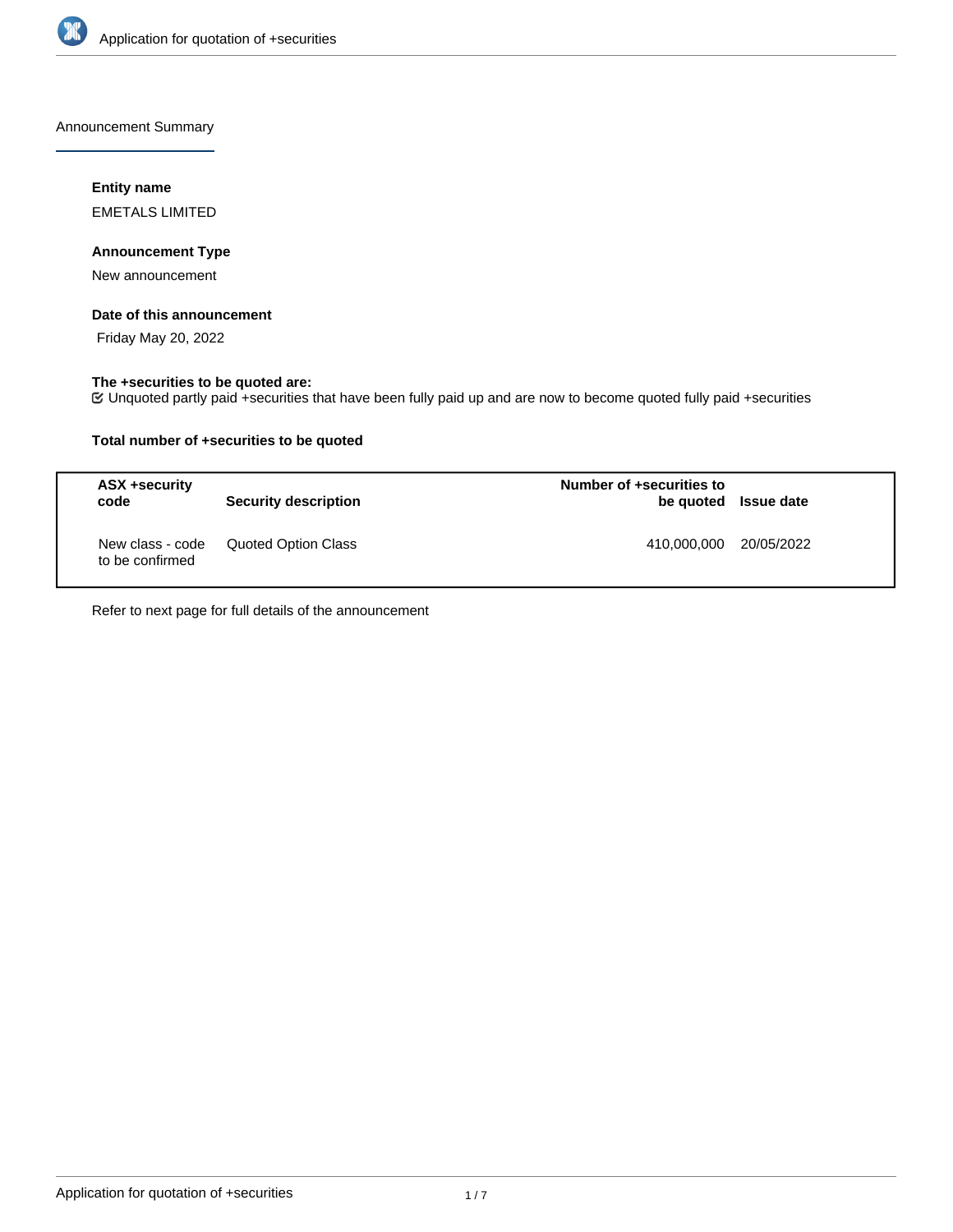

Part 1 - Entity and announcement details

## **1.1 Name of entity**

EMETALS LIMITED

We (the entity named above) apply for +quotation of the following +securities and agree to the matters set out in Appendix 2A of the ASX Listing Rules.

**1.2 Registered number type** ACN

**Registration number** 142411390

**1.3 ASX issuer code** EMT

**1.4 The announcement is**

New announcement

## **1.5 Date of this announcement**

20/5/2022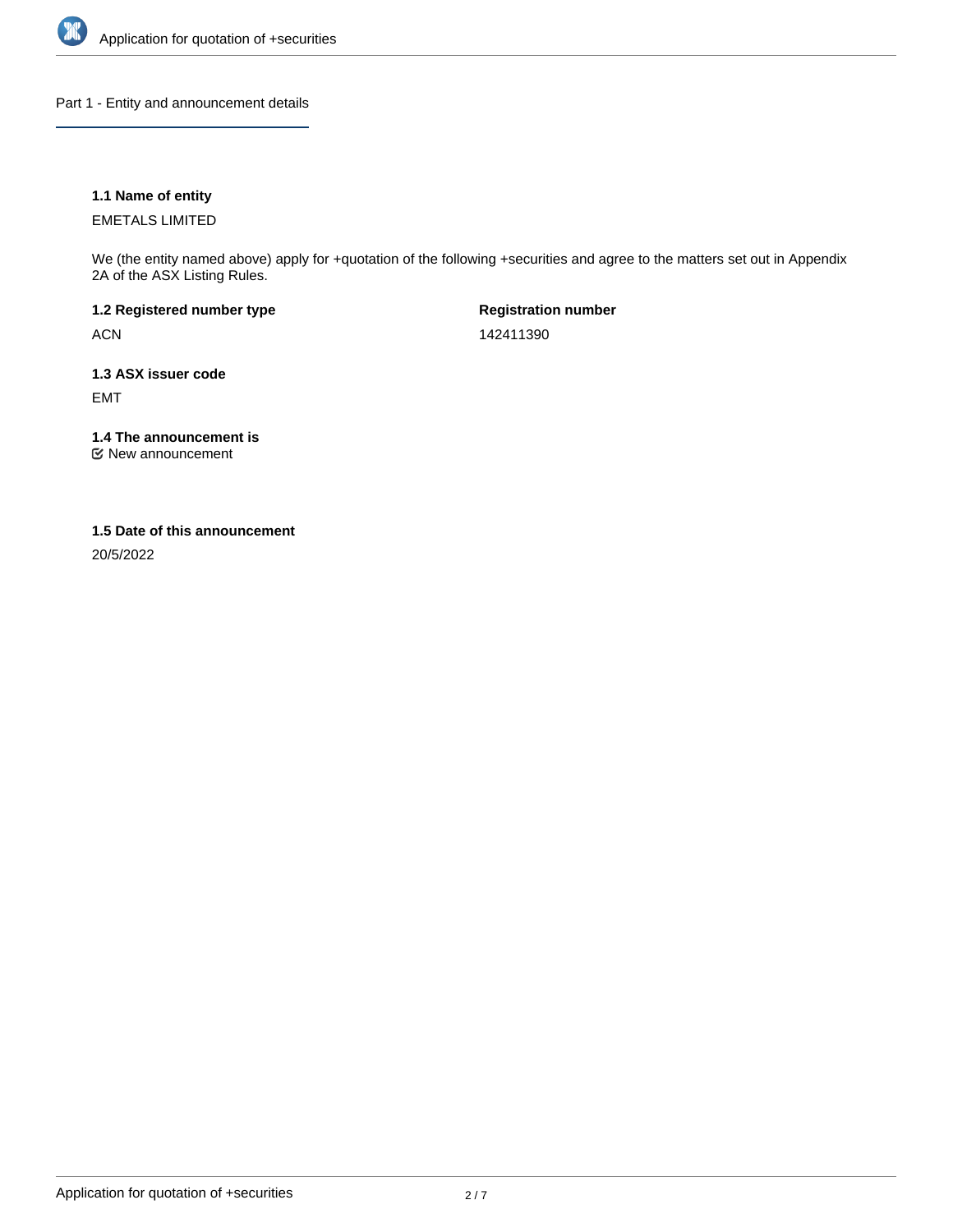

# Part 2 - Type of Issue

### **2.1 The +securities to be quoted are:**

Unquoted partly paid +securities that have been fully paid up and are now to become quoted fully paid +securities

# **2.2 The +securities to be quoted are:**

New +securities in a class that is not yet quoted on ASX ("new class")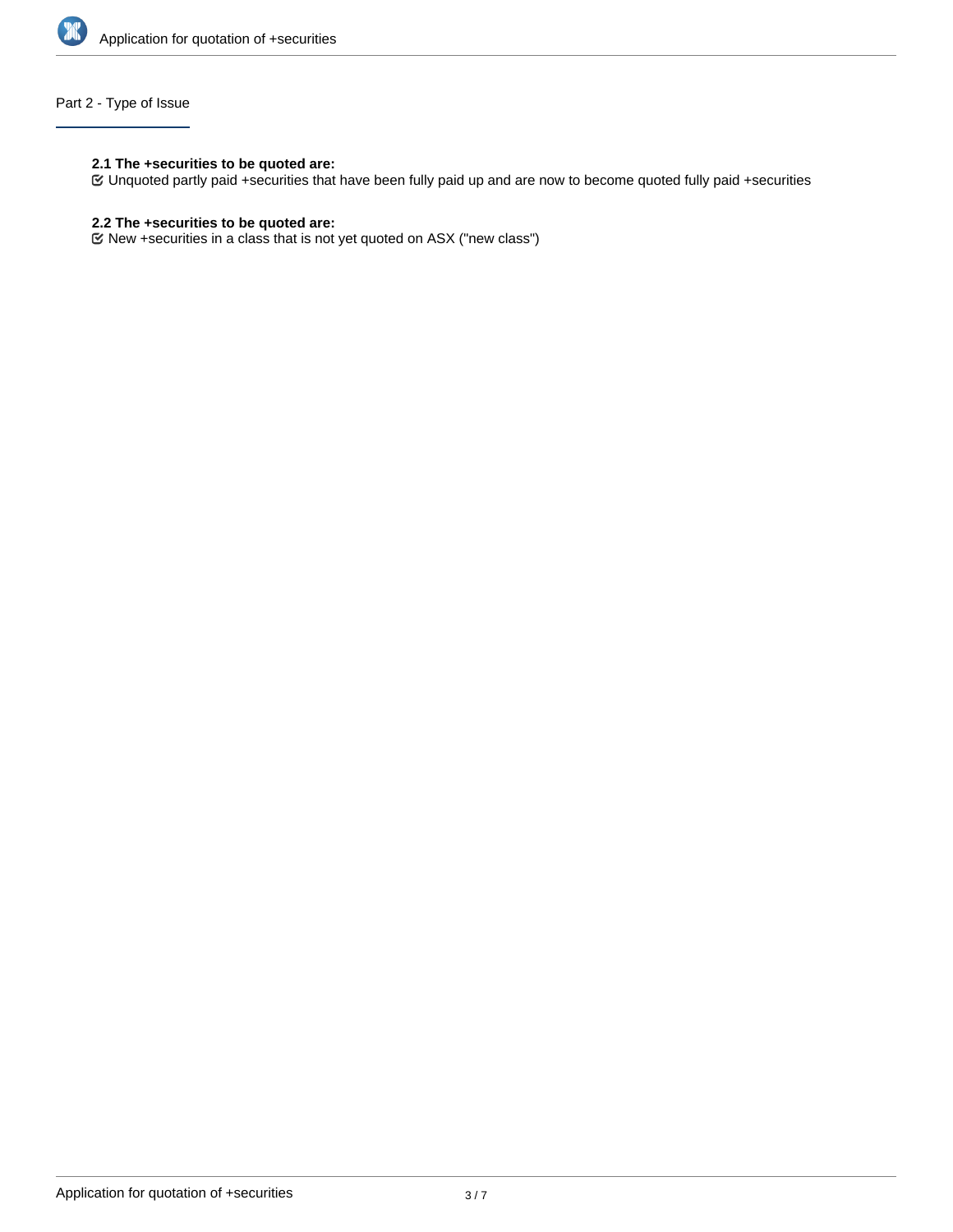

Part 3C - number and type of +securities to be quoted (new class) where issue has not previously been notified to ASX in an Appendix

#### 3B

**Existing +securities that have been paid up into a new fully paid class**

**FROM (Existing Class) ASX +security code and description**

EMTAF : OPTION EXPIRING 30-SEP-2025 EX \$0.03

**TO (New Class) ASX +security code**

New class - code to be confirmed

#### **TO (New Class) +Security description**

Quoted Option Class

**TO (New Class) +Security type**

**Options** 

**TO (New Class) ISIN Code**

**Please state the number of unquoted partly paid +securities that have been fully paid up and that are now to become quoted on ASX** 410,000,000

**And the date the +securities were fully paid up** 20/5/2022

**Is this all of the partly paid +securities on issue of that type (ie have all of those partly paid securities now been fully paid up)? E** Yes

**Issue date**

20/5/2022

**Will all the +securities issued in this class rank equally in all respects from the issue date?** Yes

**Have you received confirmation from ASX that the terms of the +securities are appropriate and equitable under listing rule 6.1?** No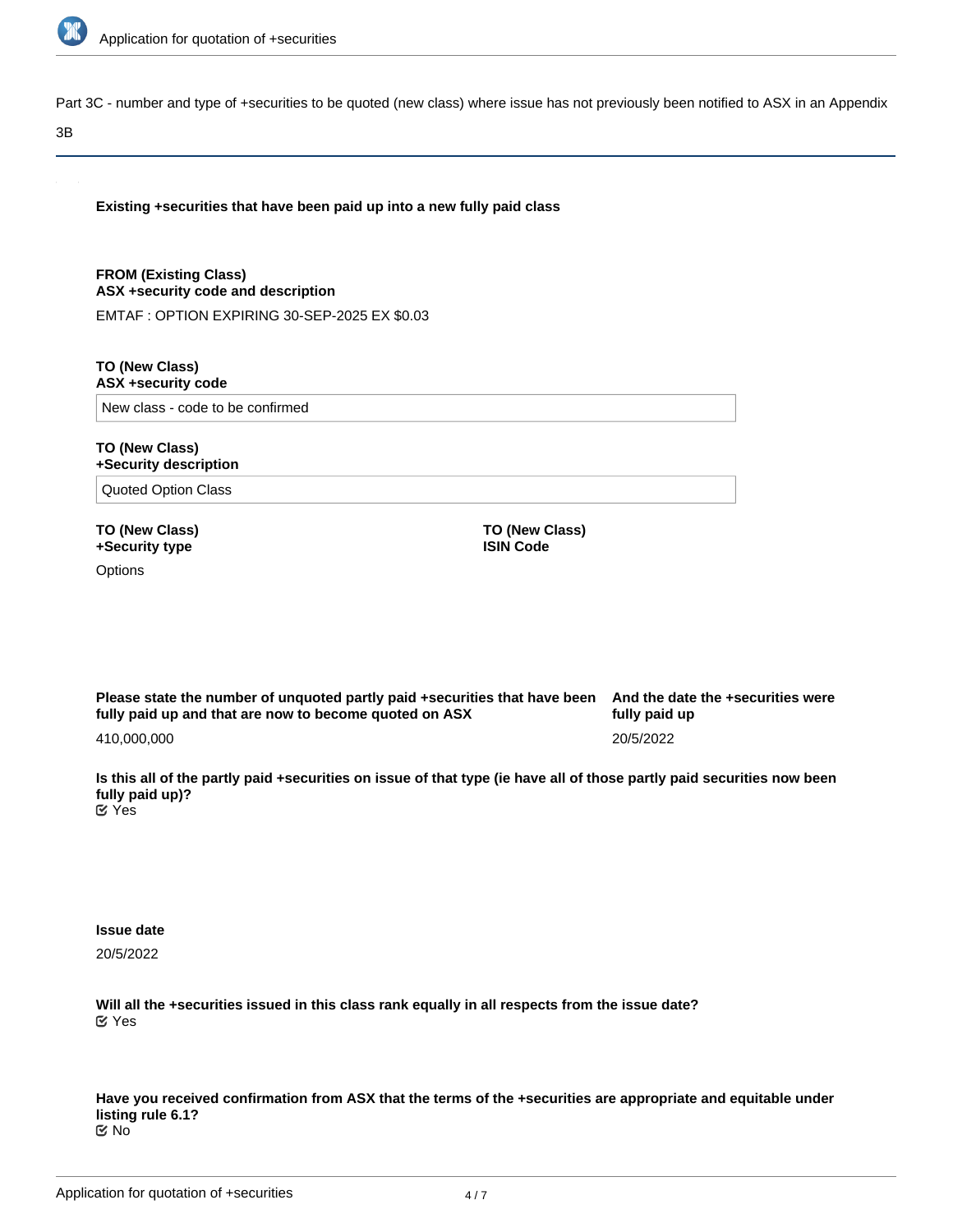

### Distribution Schedule

**Provide a distribution schedule for the new +securities according to the categories set out in the left hand column including the number of recipients and the total percentage of the new +securities held by the recipients in each category.**

| Number of +securities held | <b>Number of holders</b> | Total percentage of +securities held<br>For example, to enter a value of 50%<br>please input as 50.00 |
|----------------------------|--------------------------|-------------------------------------------------------------------------------------------------------|
| $1 - 1,000$                |                          | %                                                                                                     |
| $1,001 - 5,000$            |                          | %                                                                                                     |
| $5,001 - 10,000$           |                          | %                                                                                                     |
| 10,001 - 100,000           |                          | %                                                                                                     |
| 100,001 and over           | 79                       | 100.00 %                                                                                              |

### Options Details

| +Security currency      | <b>Exercise price</b> | <b>Expiry date</b> |
|-------------------------|-----------------------|--------------------|
| AUD - Australian Dollar | AUD 0.03000000        | 30/9/2025          |

**Details of the type of +security that will be issued if an option is exercised**

EMT : ORDINARY FULLY PAID

#### **Number of +securities that will be issued if an option is exercised**

410,000,000 EMT FPO Shares

### **Please provide a URL link for a document lodged with ASX setting out the material terms of the +securities to be quoted or provide the information by separate announcement.**

Please refer to the Notice of General Meeting dated 7 December 2021. (Page23) which stipulates the terms and conditions of the Options. <https://www2.asx.com.au/markets/trade-our-cash-market/announcements.emt>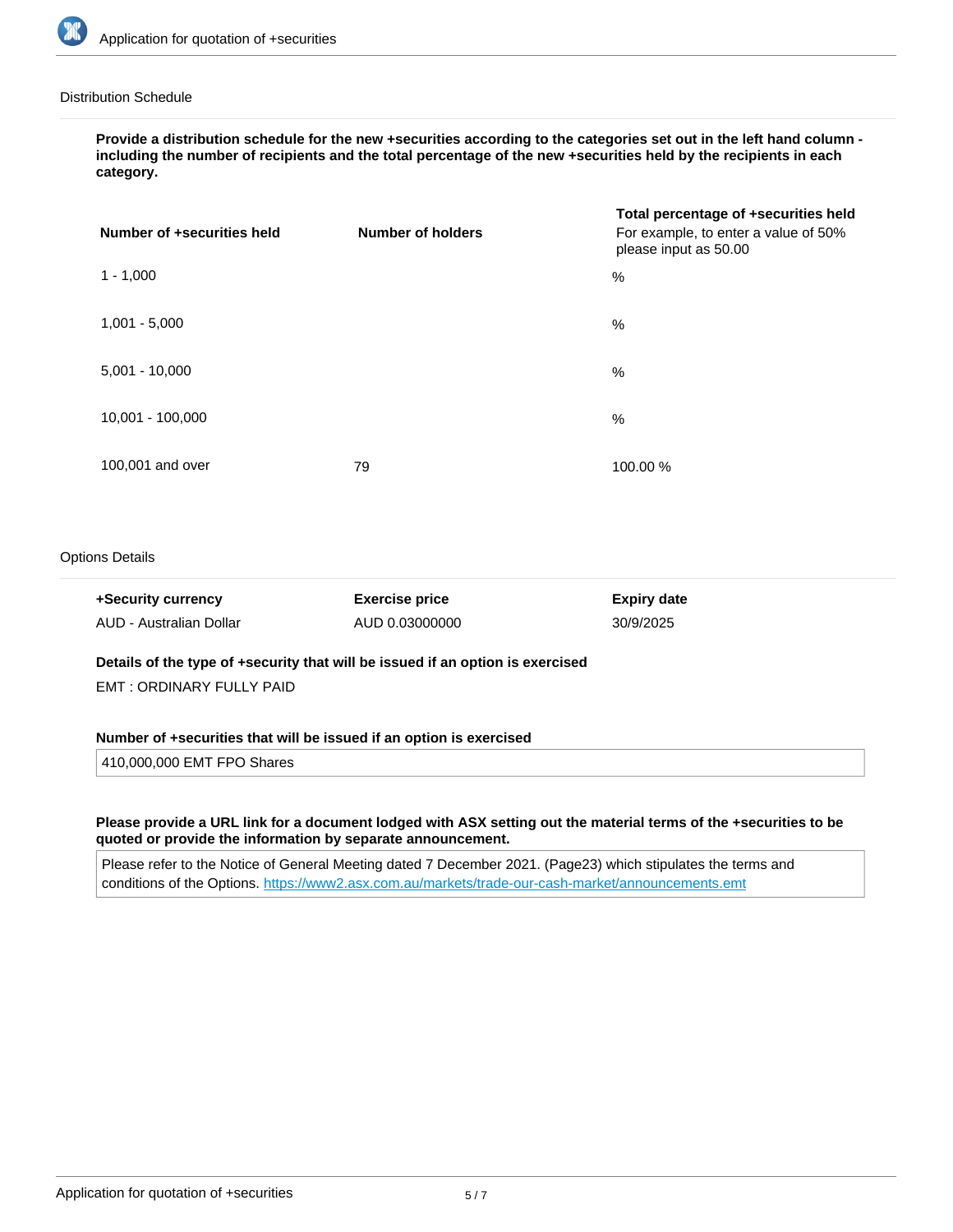

Issue details

## **Number of +securities to be quoted**

410,000,000

### **Are the +securities being issued for a cash consideration?**

No

# **Please describe the consideration being provided for the +securities**

Previously issued free attaching placement options for which quotation is applied.

## **Please provide an estimate (in AUD) of the value of the consideration being provided per +security for the +securities to be quoted**

0.000100

# **Any other information the entity wishes to provide about the +securities to be quoted**